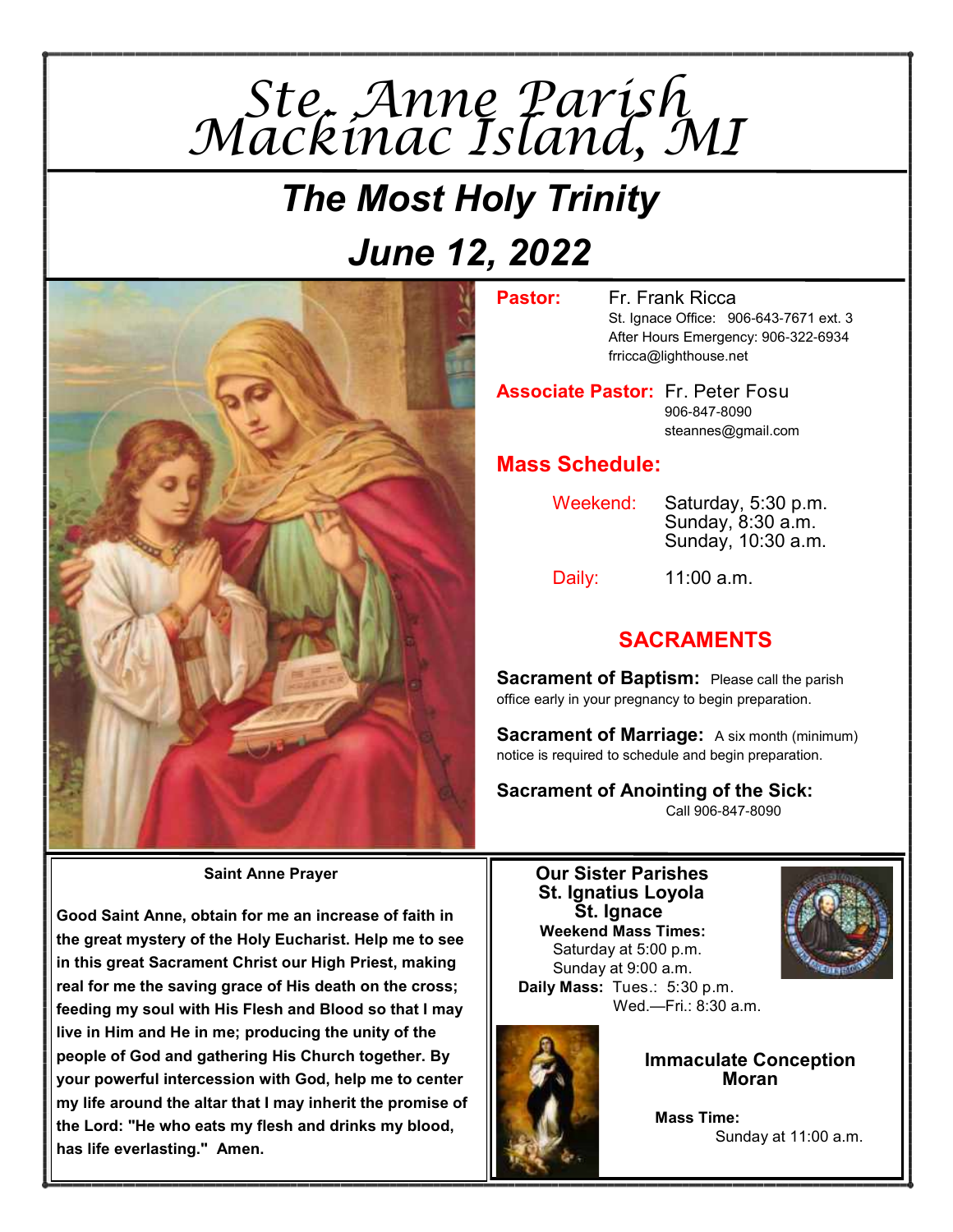#### **Parish Office** 906-847-3507 steannes@gmail.com

Bulletin deadline is Tuesday at 12:00 p.m. 906-643-7671 stigchurch@lighthouse.net

For weddings call Fr. Frank Ricca 906-643-7755 or 906-643-7671 Now booking for 2023

**P.O. Box 537, Mackinac Island, MI 49757**



We welcome all visitors and thank you for worshiping with us. If there is anyone who is moving to the area and would like to become a member of our parish, please call or stop in the parish office to register.



Jesus, you are God's gift of healing love. While on earth you healed the **REQUESTS** sick who came for help. We believe that You continue to heal the sick today. Please heal all those for whom we pray: Wally Peck, Mary Rogers, Gene Hagenbaugh, Bob Gillespie, Brian Dunnigan, Rosie Brodeur, Ross







**Saturday, June 11**

**Sunday, June 12**

**Sunday, June 12**

**Saturday, June 18**

**Sunday, June 19**

**+Anthony J. Capriola** By: His Family & Friends

+deceased

### **SCRIPTURE READINGS FOR SUNDAY**

**June 12, 2022** Proverbs 8:22-31; Romans 5:1-5; John 16:12-15

**June 19, 2022** Genesis 14:18-20; 1 Corinthians 11:23-26; Luke 9:11b-17

### **FOOD FOR THE POOR**

This weekend we welcome Father Polek from Food for the Poor. Food for the Poor is a nonprofit organization that provides food, medicine, and shelter, among other services, to the poor in Latin America and the Caribbean. **Donations for this organization will be appreciated greatly.** 

### **RAFFLE TICKETS NOW AVAILABLE**

You can now purchase summer raffle tickets for \$5 each or 5 for \$20. Winter raffle tickets are also available for \$100 each. You can purchase these tickets after Mass at the table at the entrance of the church or in the gift shop.

**Ernie Etoll** By: Mary & Tim Reid

> **+Ron Dufina** By: Jamie Bynoe

**10:30 a.m. +Dennis O'Keefe** By: Joellen Anderson

**5:30 p.m. +Betty & Joe Moskwa**

**8:30 a.m. +Caroline LaPine By: Barb Fisher** 

By: Patti Ann & Steve Moskwa

**Sunday, June 19**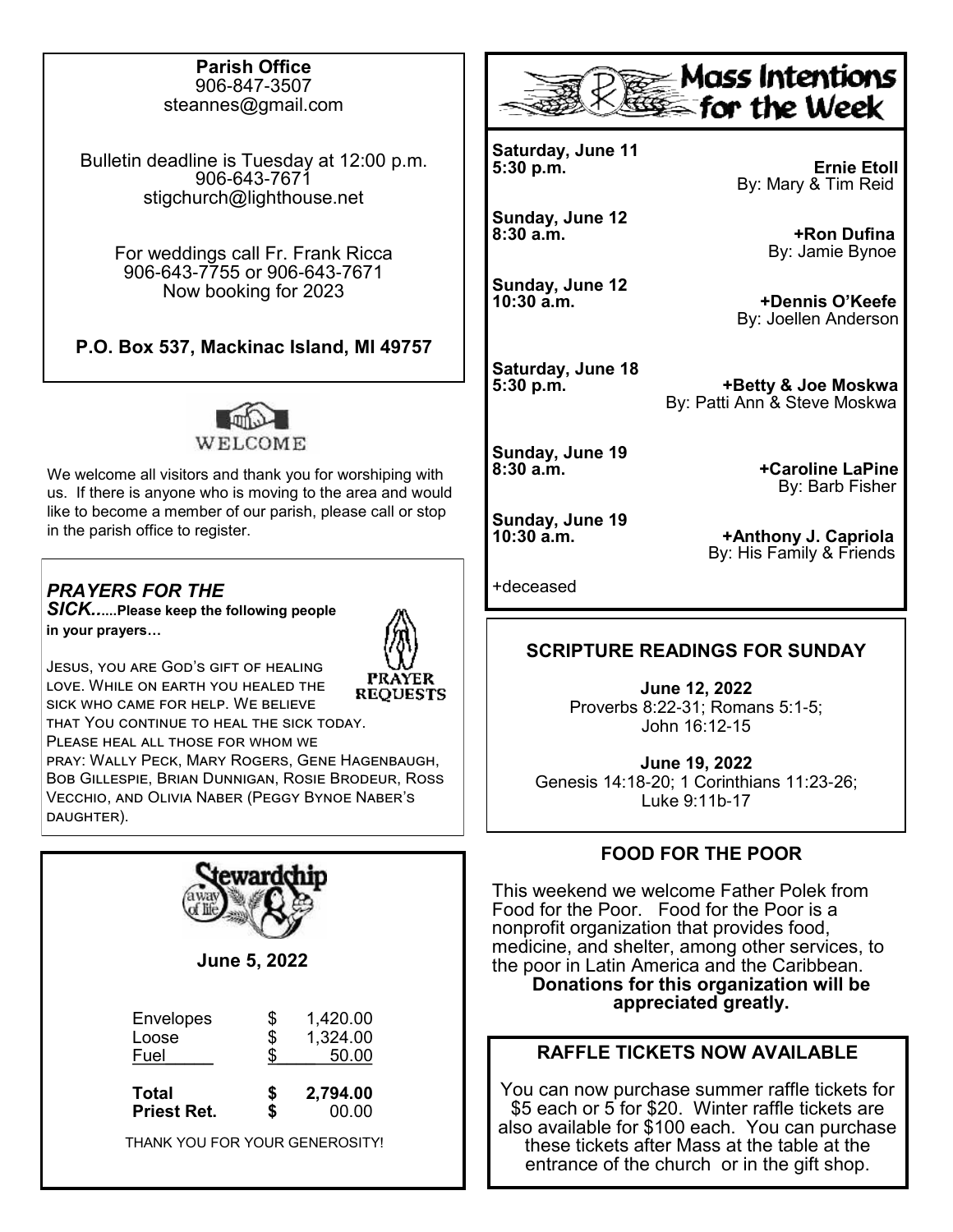For you created<br>my inmost being; you knit me together in my mother's womb. Psalm 139

# **PROTECT LIFE PLEASE DO NOT SIGN THIS PETITION: "REPRODUCTIVE FREEDOM FOR ALL"**

Catholic residents of Michigan may encounter in public locations petition gatherers asking for your signature on a form that begins "Constitutional Amendment to: establish new individual right to reproductive freedom..."

Michigan's bishops are encouraging Catholics not to sign this petition. It will overturn and likely prohibit policies that protect unborn children. Perhaps kindly respond "no thank you" and say a brief prayer for life as you continue with your day.

## **EXERCISE DAILY**

Run from the devil and walk with Jesus.



# **THE STE. ANNE GIFT SHOP IS**

### **NOW OPEN.**

### **Reflections with Pope Francis**

#### **True Love Is Boundless**



 The Holy Spirit, gift of the risen Jesus, conveys divine life to us and thus lets us enter into the dynamism of the Trinity, which is a dynamism of love, of communion, of mutual service, of sharing. A person who loves others for the very joy of love is a reflection of the Trinity. A family in which each person loves and helps one another is a reflection of the Trinity. A parish in which each person loves and shares spiritual and material effects is a reflection of the Trinity.

 True love is boundless, but it knows how to limit itself, to interact with others, to respect the freedom of others.

- - - - - - - - - - - - - - - - - - - - - - - - - - - - - - - - - - - - *Reflection: In the Trinity, the Father, Son and Holy Spirit give themselves to one another freely and completely. We are called to reflect this Trinity in our relationships. Think of two or three friends or acquaintances in your life. Is your love unconditional? Does it reflect trust that the Lord will lead and guide them?* 

### **The Wisdom of Fulton Sheen**

There are only two things we can do with crosses - carry them or kick against them. We can merge them in God's plan for life and thus make them serve our inner peace and happiness, or we can stumble over them to the glen of weeping.

# **THE RETURN OF FATHER JACQUES MARQUETTE'S BONES**



The bones of Fr. Marquette will be reburied at their original burial site in St. Ignace on June 18, 2022. You are invited to be a part of this sacred journey home for Fr. Marquette's remains, which were originally buried in St. Ignace in 1677, by attending the Native American ceremony on June 18th in St. Ignace at the Museum of Ojibwa Culture. All are welcome for the events on June 18th. The actual burial ceremony will begin at 1:00 p.m.

The bones of Father Marquette were returned to St. Ignace through the efforts of the Transition Team, the Museum of Ojibwa Culture, the Society of Jesus, and Native American peoples in St. Ignace.